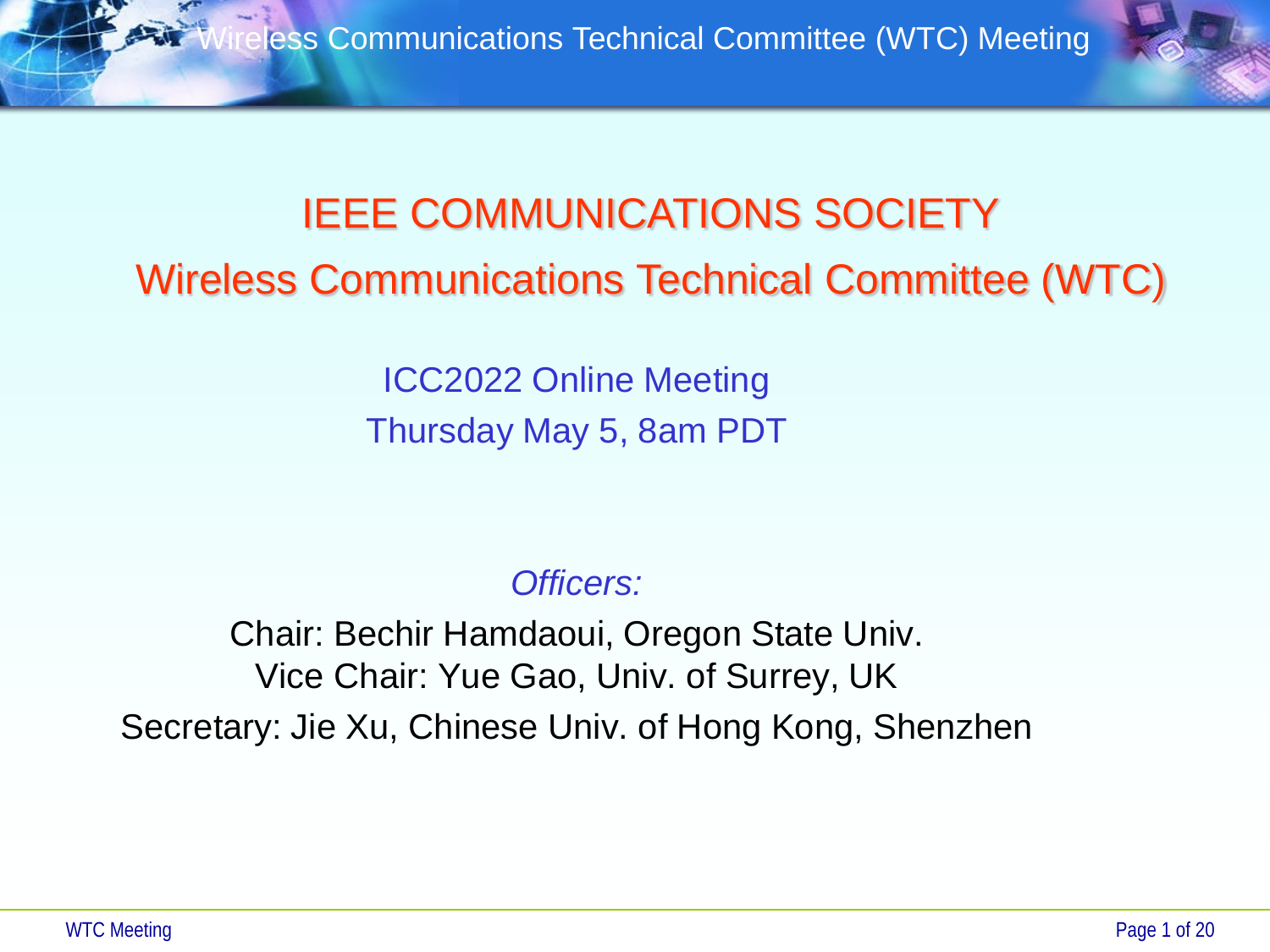

# **Agenda**

- Approval of the Agenda
- Approval of last WTC Meeting Minutes
- Attendance & Signing Up
- ◆ WTC: General Information and Mission Statement
- **◆ WTC Awards**
- **◆ WTC Activities**
- ◆ P&P Updates
- Discussion & Other Businesses
- Adjourn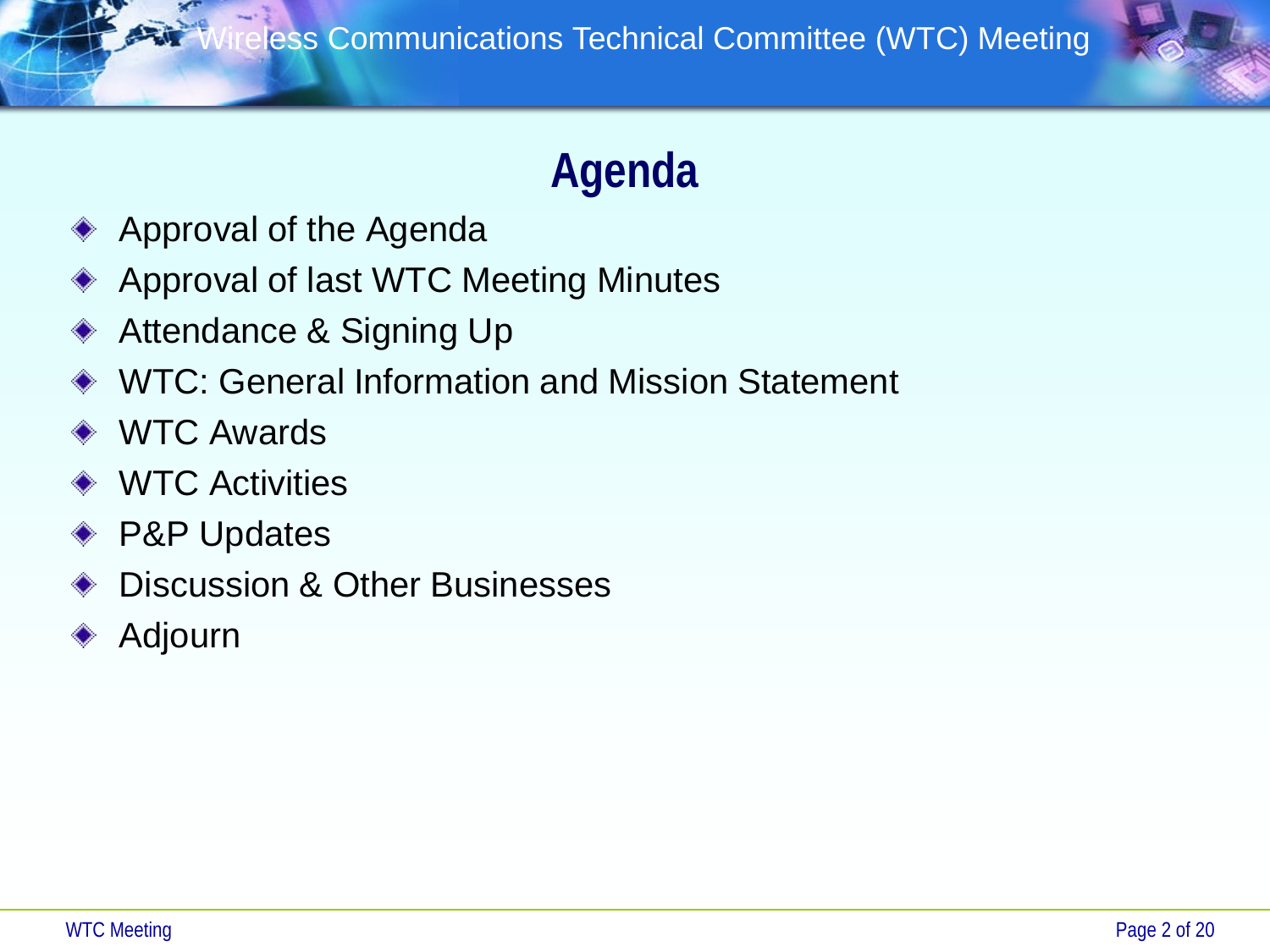

#### **GC2021 WTC meeting minutes (also posted and accessible via WTC website)**

#### Wireless Communications Technical Committee (WTC)

Tuesday, November 23, 2021

GC 2021 Wireless Communications Technical Committee (WTC) on Tuesday 23/11/21 Chaired by the WTC Chair: Bechir Hamdaoui

In Attendance: Bechir Hamdaoui (WTC Chair) Yue Gao (WTC Vice-chair) Jie Xu (WTC Secretary), and WTC members (see the attendance list)

Meeting started at 8:00am (Time Zone: America/ Los Angeles), Tuesday November 23, 2021

- 1. Welcome and Introduction Chair initiated the WTC meeting. The meeting recorder was Jie Xu. The attendance was recorded on the Zoom chat box.
- 2. Approval of the Agenda (The Agenda was presented by Chair, moved by Neeli Prasad and seconded by Luis M. Correia. There were no objections, and no abstentions. The Agenda was unanimously approved)
- 3. Approval of September 10, 2021 WTC Special Meeting minutes. (The minutes was presented by the Chair, moved by Yue Gao and seconded by Jalel Ben Othman. There were no objections, and no abstentions. The Agenda was unanimously approved)
- 4. General introduction of WTC information and mission statement
- 5. WTC Award 2021
	- Introduction of WTC Recognition Award
	- Introduction of WTC Outstanding Young Researcher Award
	- Word from the Award Committee chair, Prof. Hussein Mouftah
	- WTC 2021 Award ceremony
		- Winners of WTC Recognition Award: Prof. Andreas F. Molisch & Prof. Tarik Taleb
		- Winner of WTC Outstanding Young Researcher Award: Prof. Harpreet S. Dhillon
- 6. WTC activities:
	- WTC Online Seminar Series: Presented the speakers of the 2021.
	- Nomination for GC/ICC Symposium Co-Chairs: presented nominees of ICC 2023 and announced call for nominations for GC 2023. Discussed the requirements dictated by TPC Chairs of GC23 for serving as symposium chairs.
	- Nominations for DL: 4 nominated by WTC this year
	- Endorsement of Conferences for ComSoc technical co-sponsorship: 3 conferences endorsed by TWC this year
	- **ComSoc WTC P&P Updates:** 
		- Current WTC P&Ps need to be updated to conform/align with the general comsoc P&Ps updated on October 2020.
		- Draft of TC P&Ps with updates reflecting those of general comsoc P&Ps is presented. Draft is posted on WTC website:
		- https://wtc.committees.comsoc.org/policies-and-procedures/
		- An email to WTC members will be sent to seek the members' possible changes/edits, if any, right after the meeting.
		- A motion to update TC P&Ps on the WTC website with the changes indicated on the draft (and any changes a member may suggest via email by no later than Dec 15, 2021) is moved by Ranjan K. Mallik and seconded by Michael Fang. There were no objections. The motion was passed unanimously.
		- The changes will be updated on WTC website by end of Dec. 2021.
		- Chair informed the meeting that WTC is going through TC rectification this vear.
- 7. Adjourn (9:00am)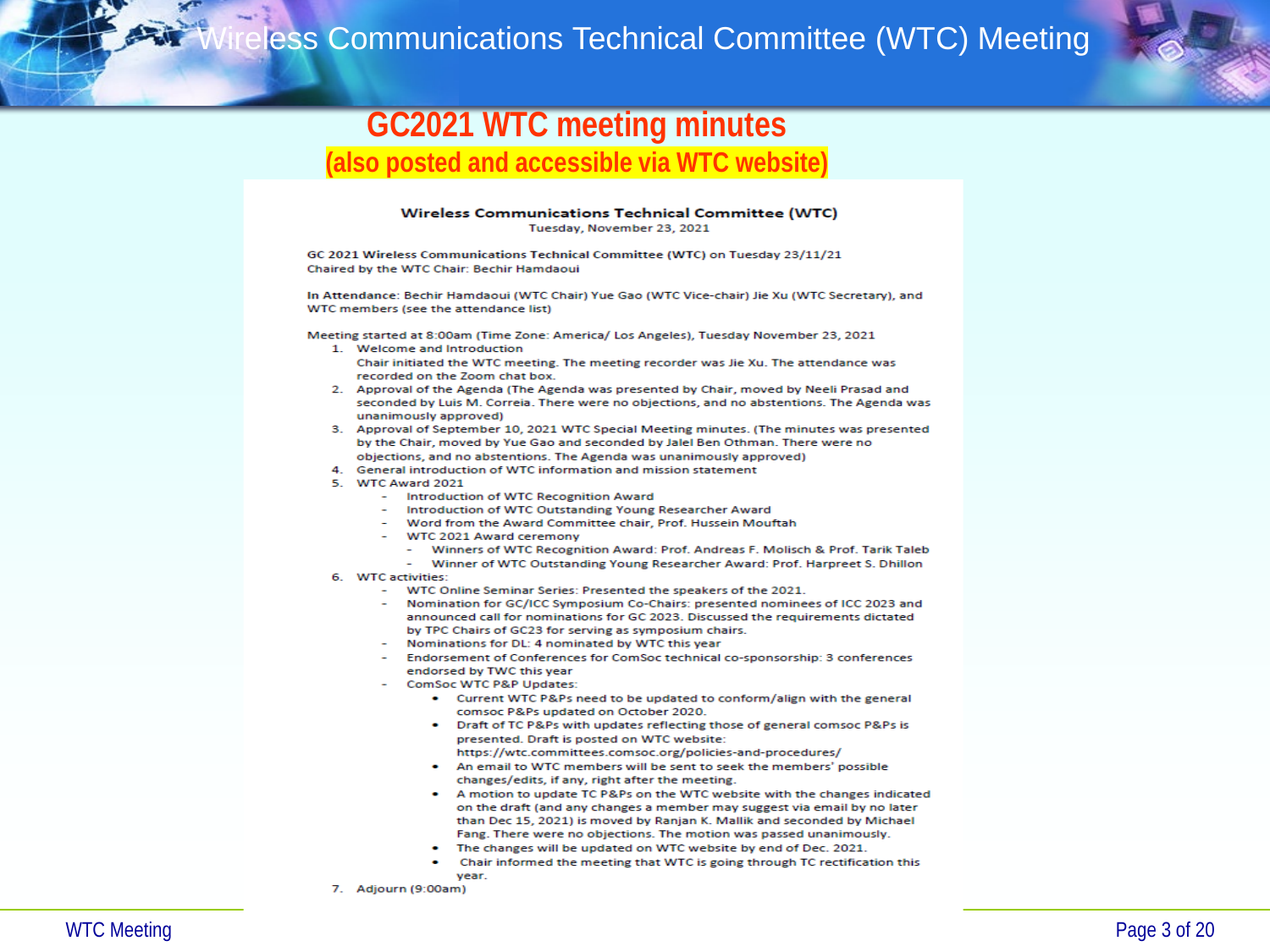

# **Attendance & Signing Up**

- Make sure to sign up for the meeting by typing your "FirstName, LastName, Affiliation, Email" in the zoom chat room
- Also, please keep your mic muted unless you want to talk
- **◆ All past attendances are posted on** <https://wtc.committees.comsoc.org/meeting-minutes/>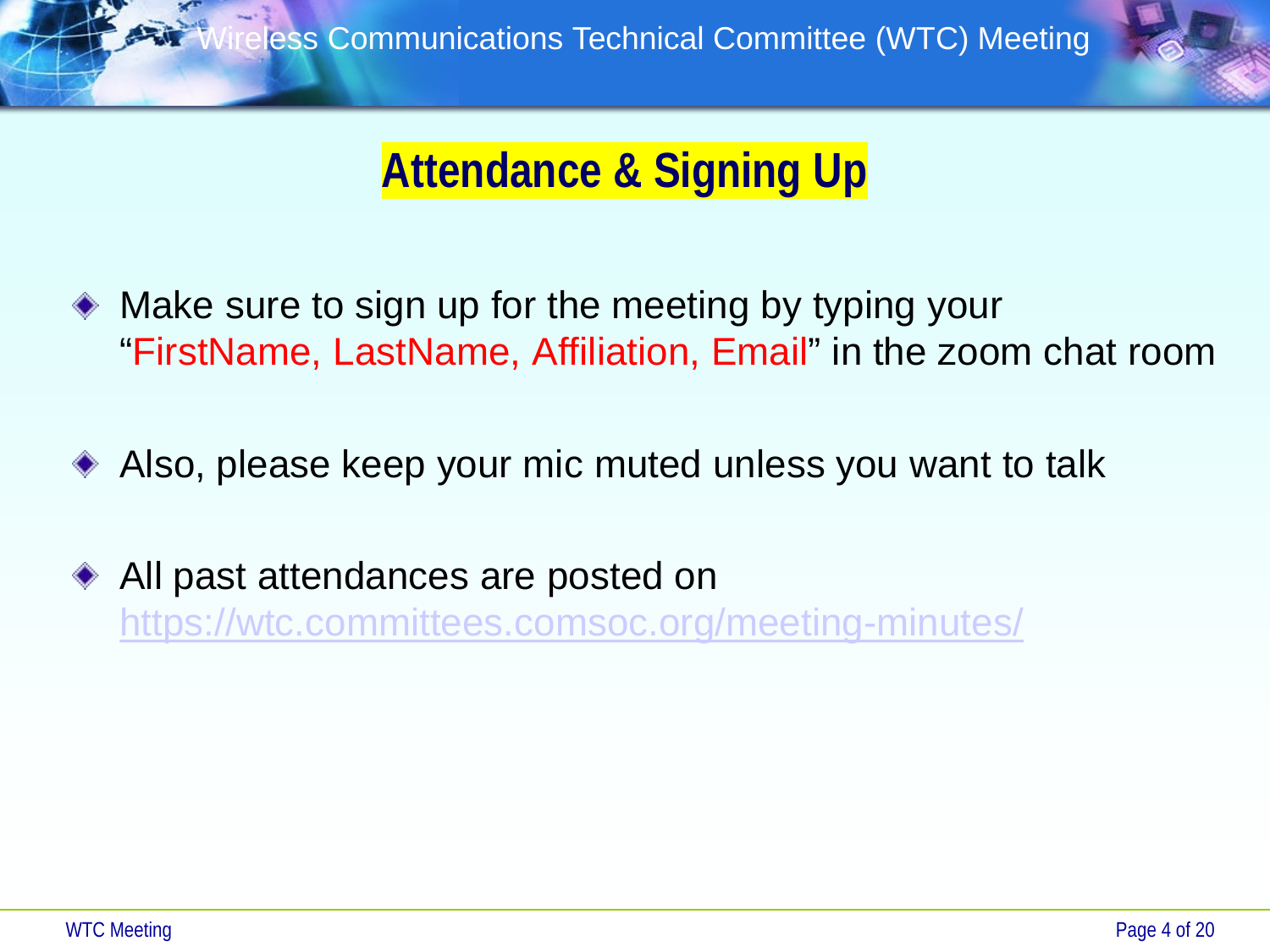

## **WTC - general information**

- Website: http://wtc.committees.comsoc.org/
	- *About 1700+ members in the list*
	- Our members are encouraged to volunteer in professional activities
- ❖ Becoming WTC member
	- Open to all ComSoc members
	- Need to subscribe to WTC mailing list (Instructions are on WTC web page)
- ❖ Becoming active WTC member
	- Need to attend at least 2 of 5 prior WTC meetings.
	- Past attendance records can be found at *https://wtc.committees.comsoc.org/meeting-minutes/*
- Mailing list: *ieeewtc@comsoc.org*
	- Can opt out of mass emails; just log onto system and click appropriate box
	- WTC Chair emails are sent to all members
		- Opting out of WTC Chair emails can only be done by terminating your membership; this can also be done through the web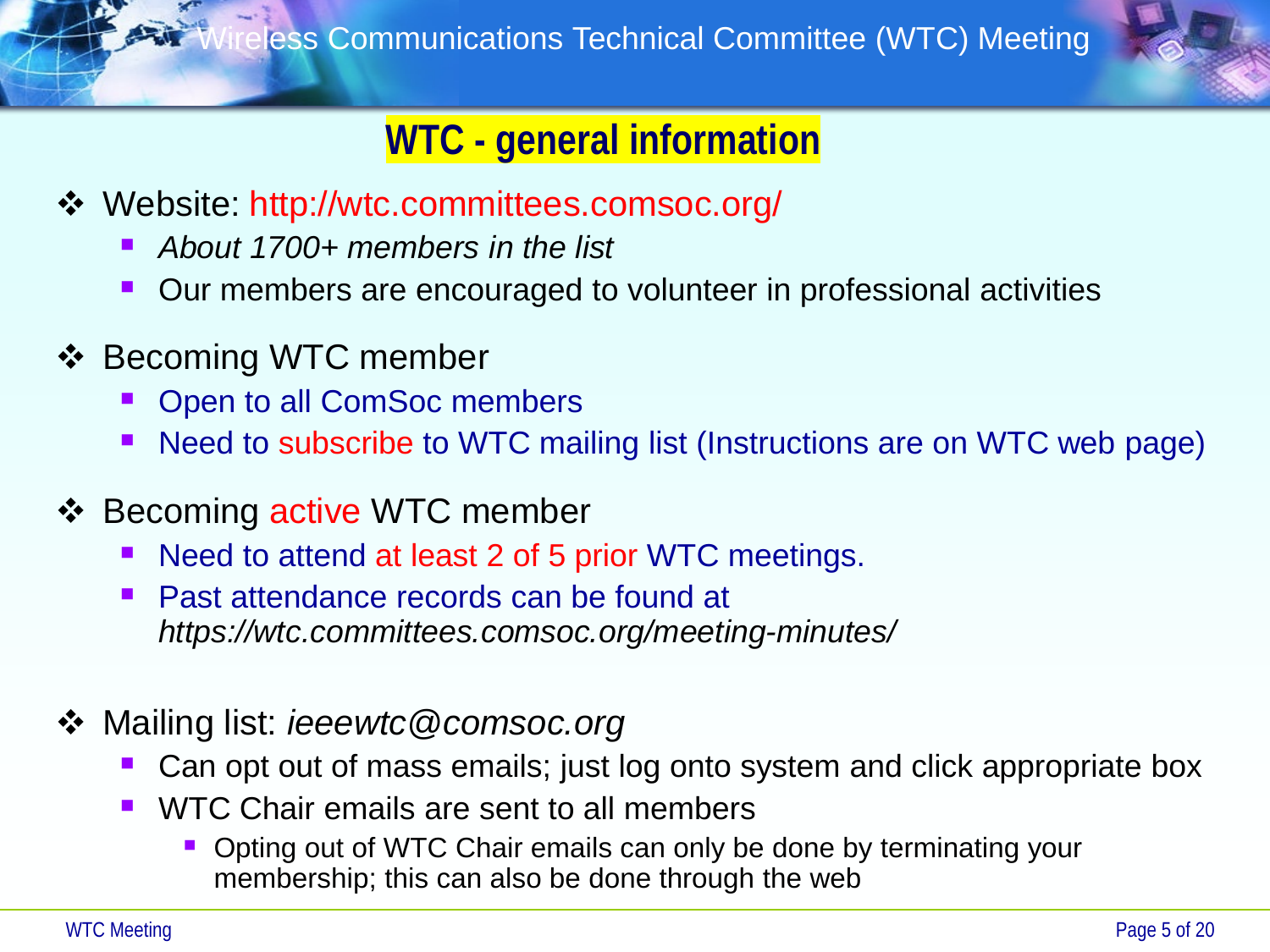

### **WTC mission statement**

The mission of WTC is to **sponsor** publications, conferences, technical sessions, workshops, and other information exchanges on architectures, applications, systems, terminals and technologies to provide wireless, mobile, location-independent communication and computing in voice, data and visual media. Its areas of interest include techniques for achieving portability, ubiquity and transparency using mobile and wireless networks ranging from physical layer, MAC layer, network layer to application layer. The committee also assumes the proactive duty to **nominate** suitable candidates for ComSoc and IEEE awards, **propose** distinguished lecturer candidates, and **endorse** deserving candidates for the election to IEEE Senior Member and Fellow grade, make contributions to standards in an organized form.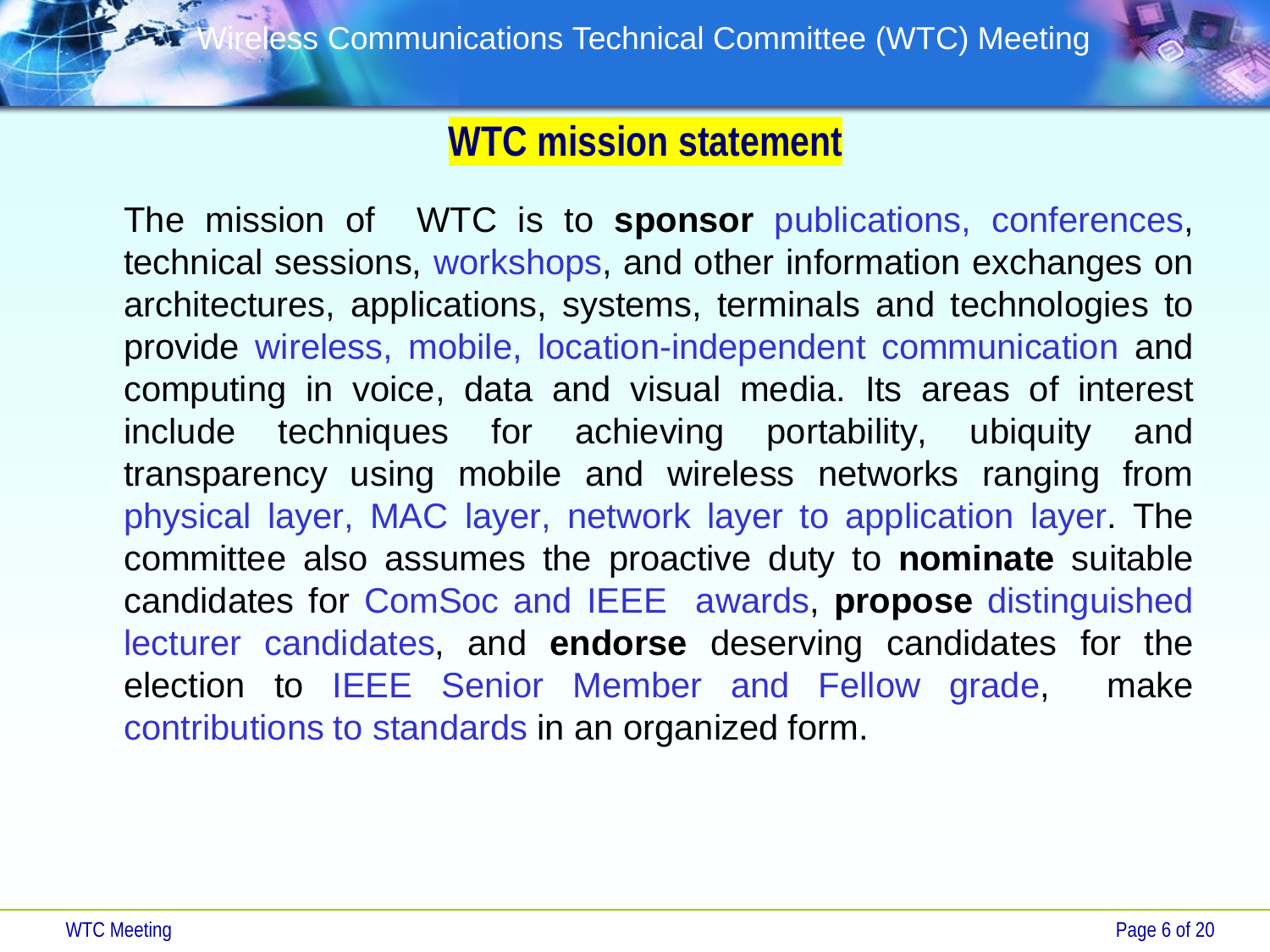

### **WTC Awards: Types**

# **❖ WTC Recognition Award**

- A person with a high degree of visibility and contribution to the field of "Wireless and Mobile Communications Theory, Systems, and Networks"
- $\blacksquare$  Two awards, at most, will be given each year

# **❖ WTC Outstanding Young Researcher Award**

- Recognizes WTC members who achieved early career visibility in the field through research and service to WTC.
- Need be ComSoc member and active WTC member at the time of nomination
- Need be within 10 years since completion of Ph.D. at the time of nomination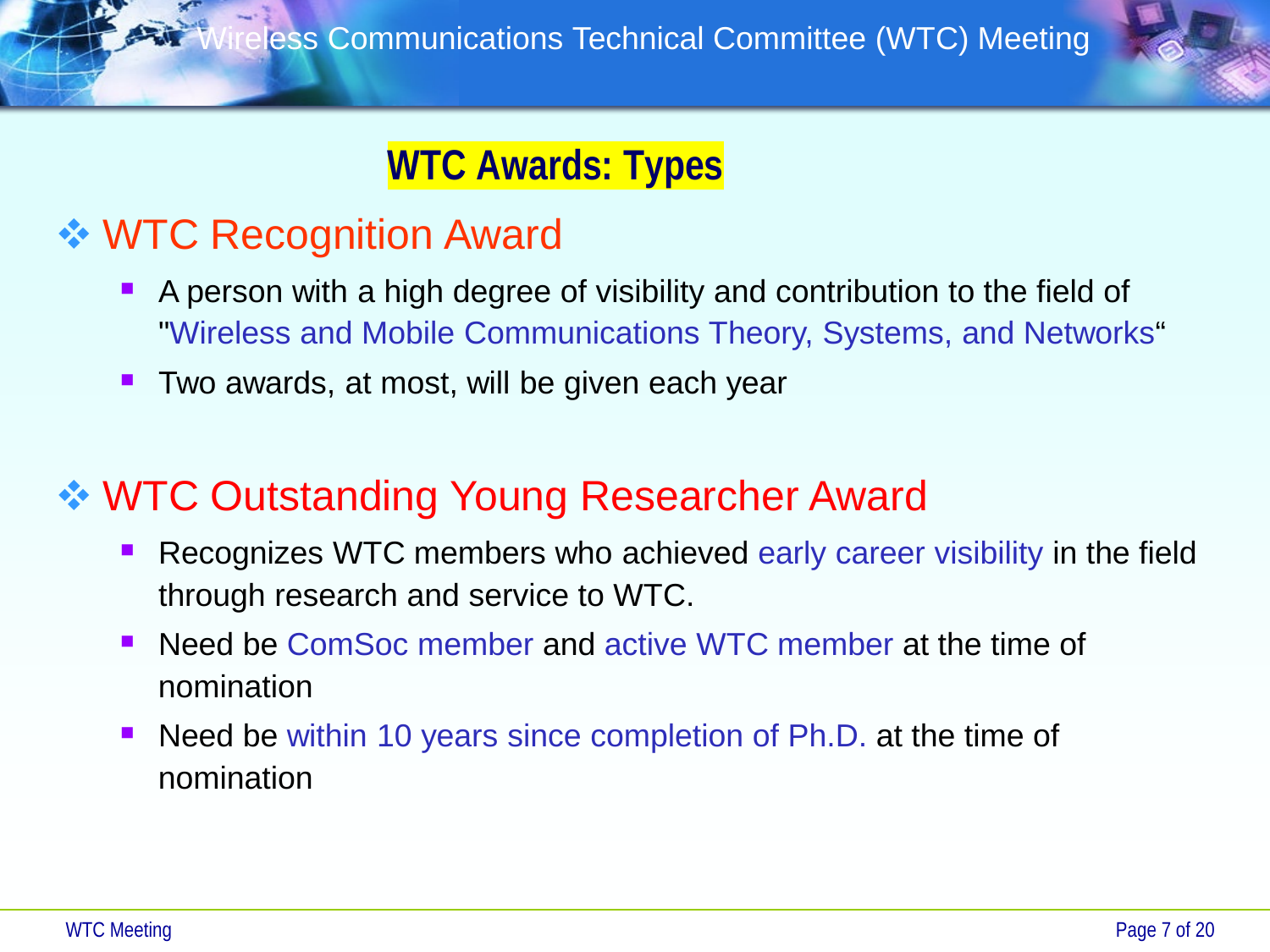

## **WTC Awards: Types**

- ❖ A new Service Award status update
	- **This was proposed by a few TC members during September** 2021 meeting
	- A request for this new award is made to VP-TEA
	- Update from VP-TEA: new awards will require TC Board approval and will be discussed at TAB
	- Will bring this up during this upcoming TC board meeting
	- Will keep you posted with the process

WTC Meeting Page 8 of 20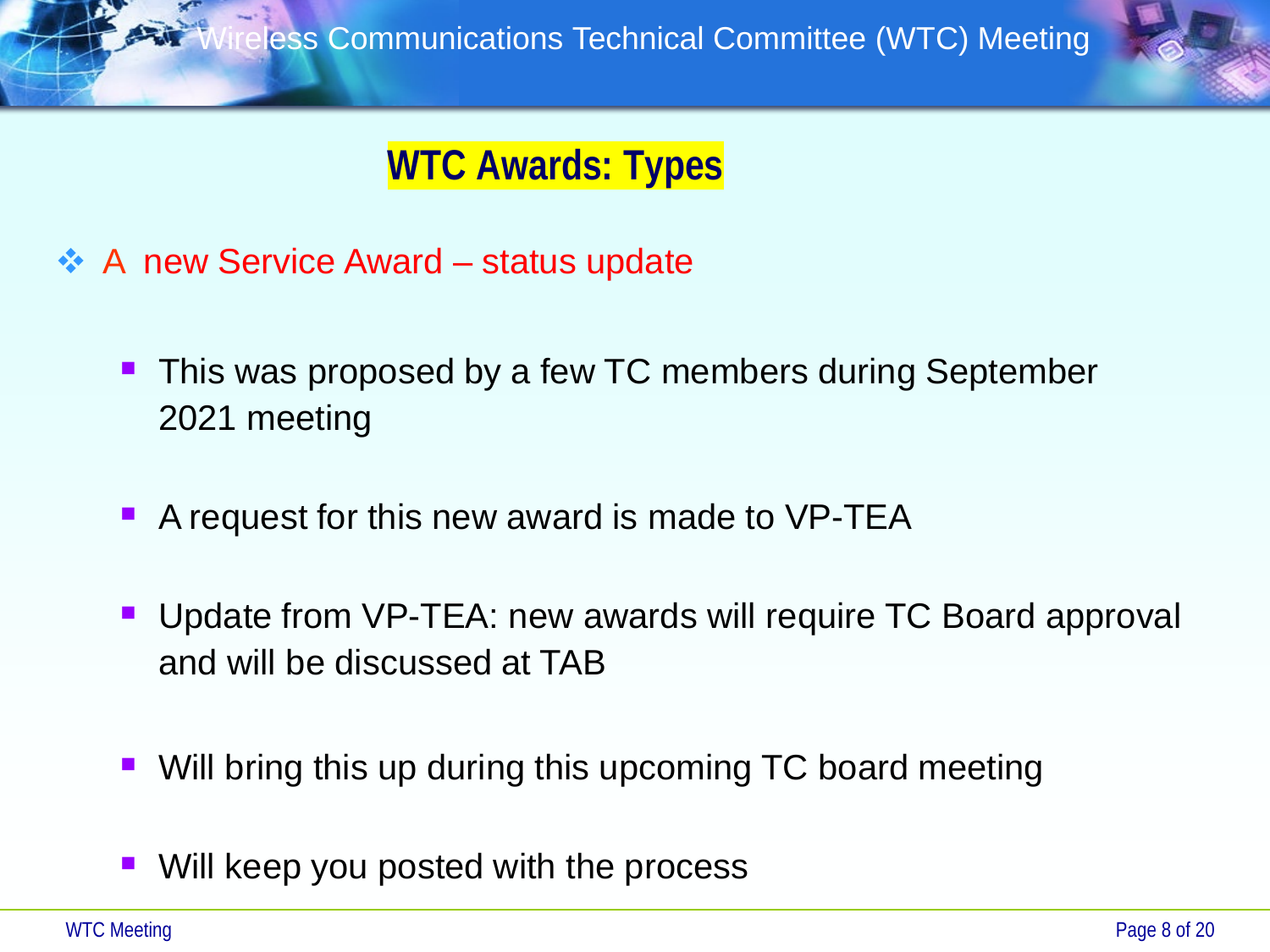### **WTC Activities**

- ◆ WTC Online Seminar Series
- ◆ GC/ICC Symposia Chair Nomination
- Distinguished Lecturer Nomination ◈
- ◆ Conference Co-Sponsorship Endorsement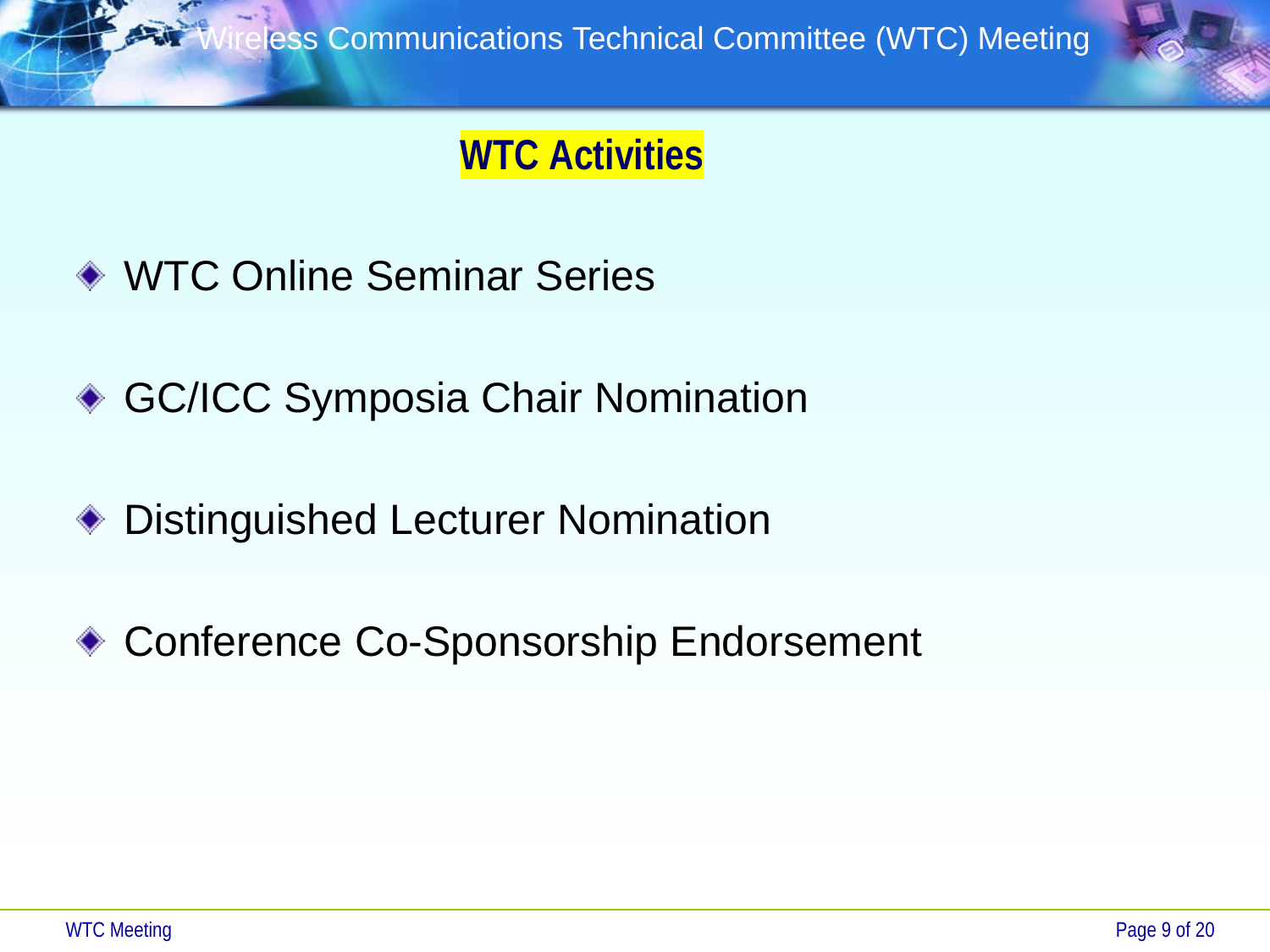

### **WTC Activities: WTC Online Seminar Series**

- *Upcoming talk: May 23 @ 8a PST Dr. Ammar Rayes, Cisco Systems, CA*
- *Prof. Jeffery Andrews, Univ. of Texas at Austin Title:* High Dimensional 6G Networks via Site-Specific Deep Learning
- *Prof. Hamid Jafarkhani, Univ. of California, Irvine* Title: Optimal Deployment in Heterogeneous Wireless Networks including UAVs: A Quantization Theory Perspective
- *Prof. Lajos Hanzo, Univ. of Southampton, UK* Title: On the Road From Classical to Quantum Communications
- *Prof. Josep M. Jornet, Northeastern University, USA* Title: Conquering the Terahertz Band for 6G Systems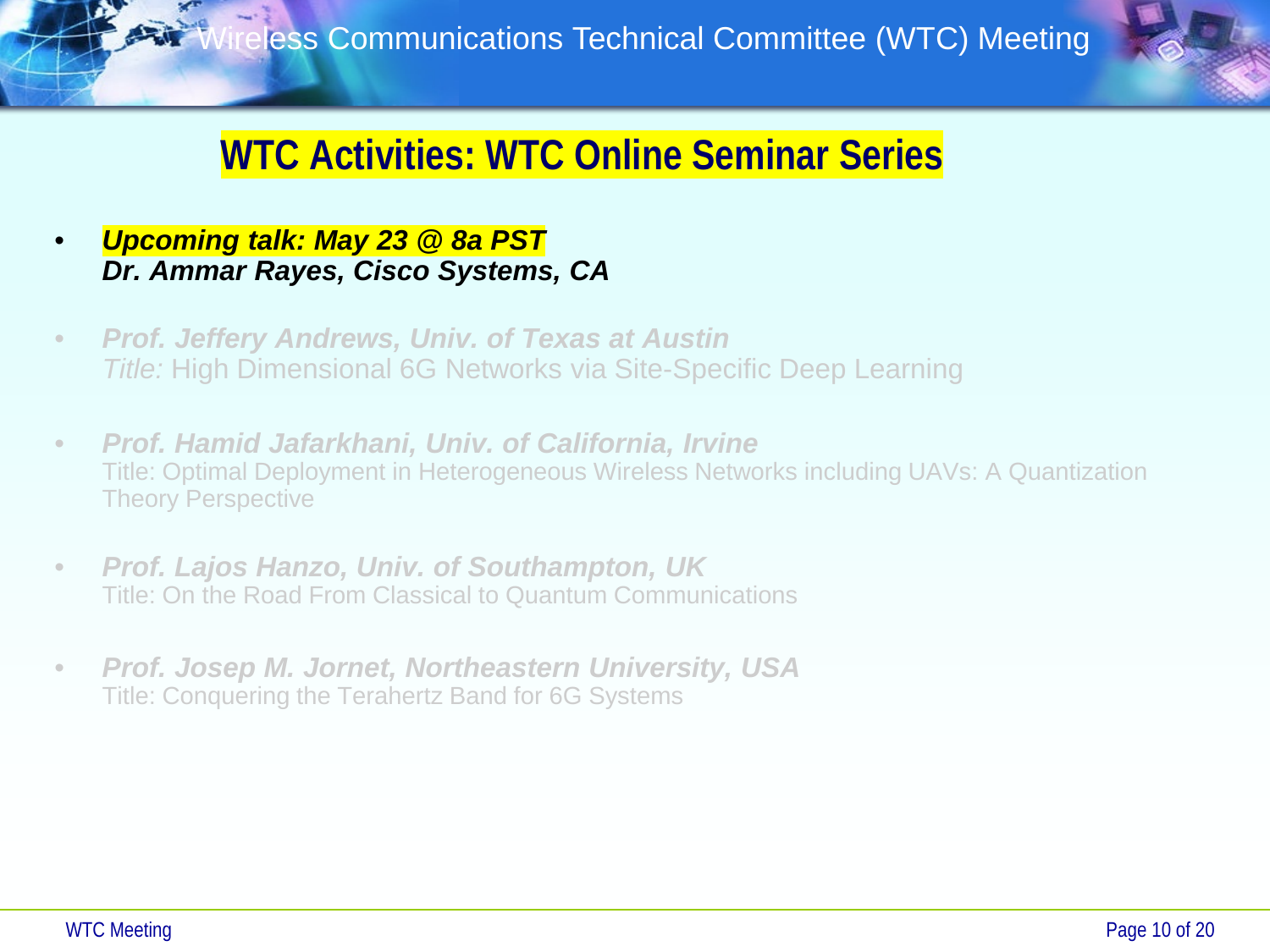

# **WTC Activities: GC/ICC Symposia Chair Nomination**

# **Nominations for ICC 2024 are open:**

- **Eligibility:** 
	- 1. Not chairing 3 or more in 10 most recent ICC/GC. (GC 18 to ICC 23)
	- 2. Not selected to chair in GC 2023
- **Let us know if you are interested by sending (by** tomorrow):
	- 1. Your affiliation and email, bio or webpage (containing a bio);
	- 2. A list of all prior ICC/GLOBECOM symposia chaired or comparable experiences in other major conferences.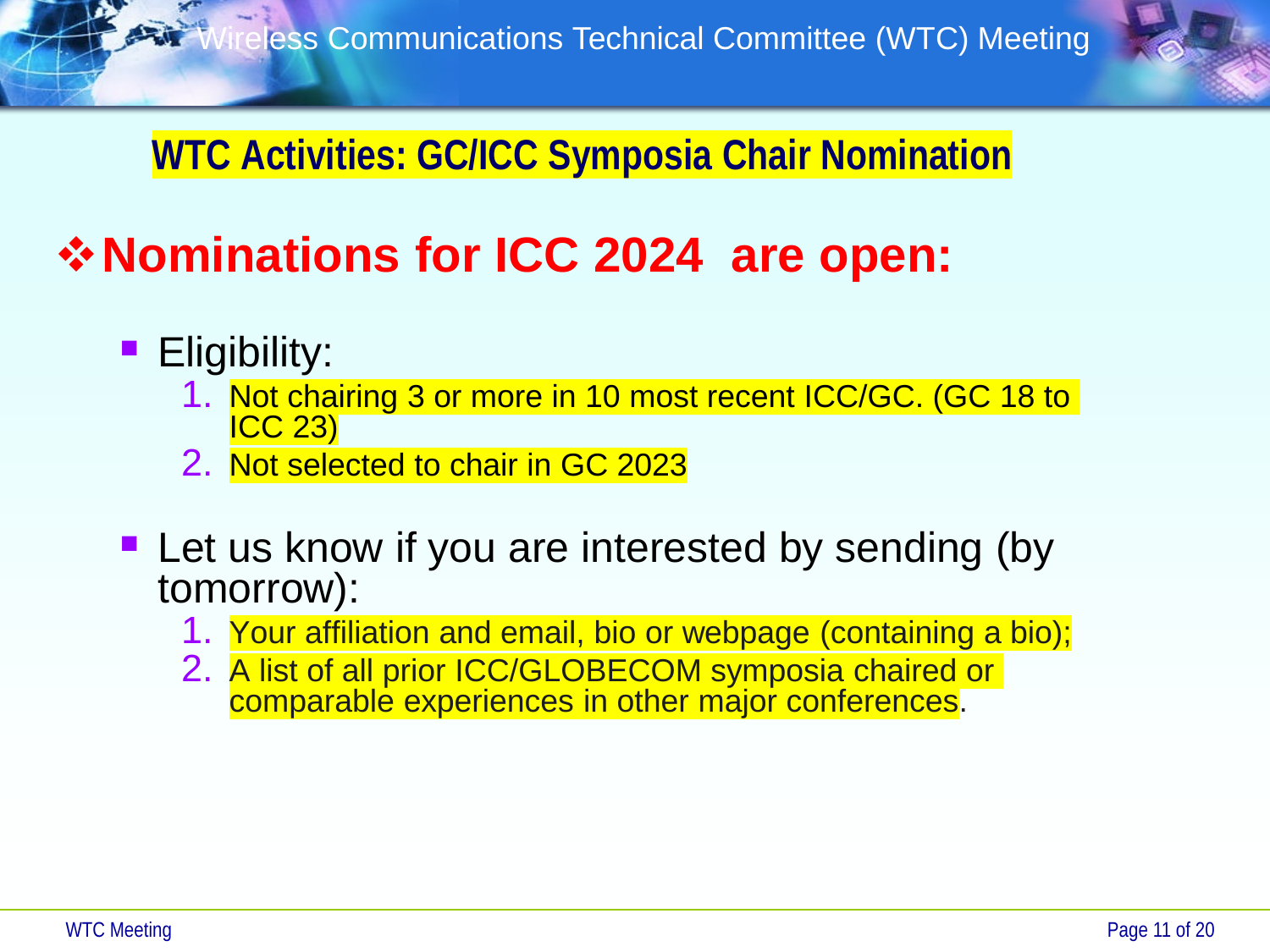

**WTC Activities: GC/ICC Symposia Chair Nomination**

# **WTC's Sponsored GC/ICC Symposia:**

- **<sup>◆</sup>** Wireless Communication Symp
- **<sup>◆</sup>Mobile and Wireless Networks Symp**
- Ad Hoc & Sensor Networks Symp
- **\*\*** Cognitive Radio & AI-enabled Networks Symp
- **<sup>◆</sup>Signal Processing for Communications Symp**
- **<sup>◆</sup>Communication Theory Symp**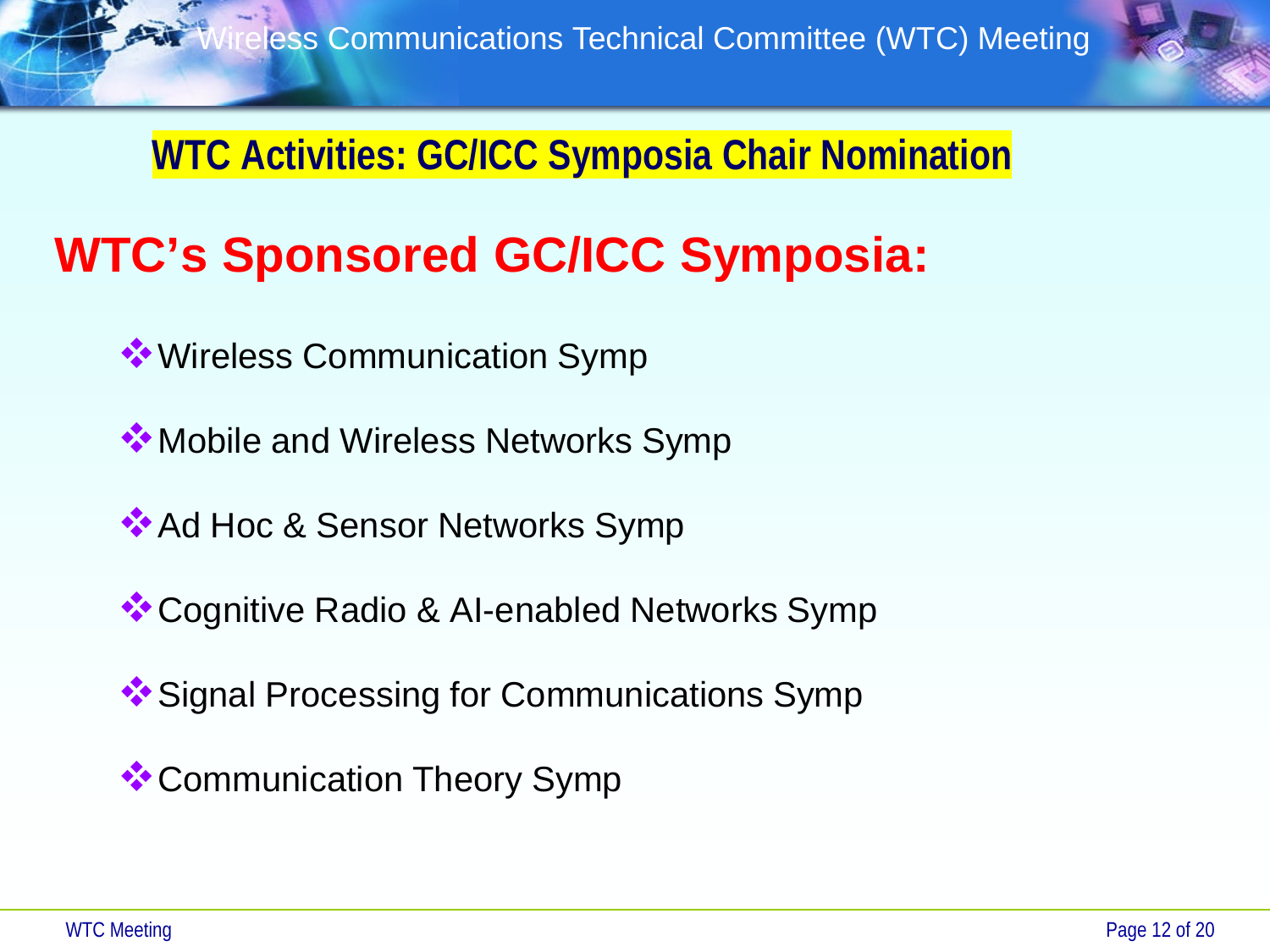

# **WTC Activities: GC/ICC Symposia Chair Nomination**

#### **WTC made 9 nominations for ICC 2023:**

- Chin-Tser Huang, Univ. of South Carolina, USA
- **W** Marwa Chafii, CY Paris University, ENSEA, France
- ◆ Shuai Huan, Harbin Institute of Technology, China
- Ismaeel Al Ridhawi, Kuwait College of Sci and Tech, Kuwait
- **EXA:** Rui Dinis, Noa University of Lisbon, Portugal
- Sharief Oteafy, DePaul University, USA
- ◆ Jie Xu, The Chinese Univ of Hong Kong, Shenzhen
- Arsenia Chorti, Ecole Nationale Sup. De l'Electronique et ses apps, France
- ◆ Qihui Wu, Nanjing Univ of Aeronaustics and Astronautics, China

#### **WTC made 6 nominations for GC 2023:**

- Abdallah Shami; The University of Western Ontario, Canada
- **E**ulvio Babich; University of Trieste, Italy
- ◆ Shuai Han; Harbin Institute of Technology, China
- **Moayad Alogaily; xAnanlytics Inc., Canada**
- Giovanni Geraci; Unversity Pompeu Fabra, Barcelona, Spain
- ◆ Melda Yuksel; Middle East Technical University, Turkey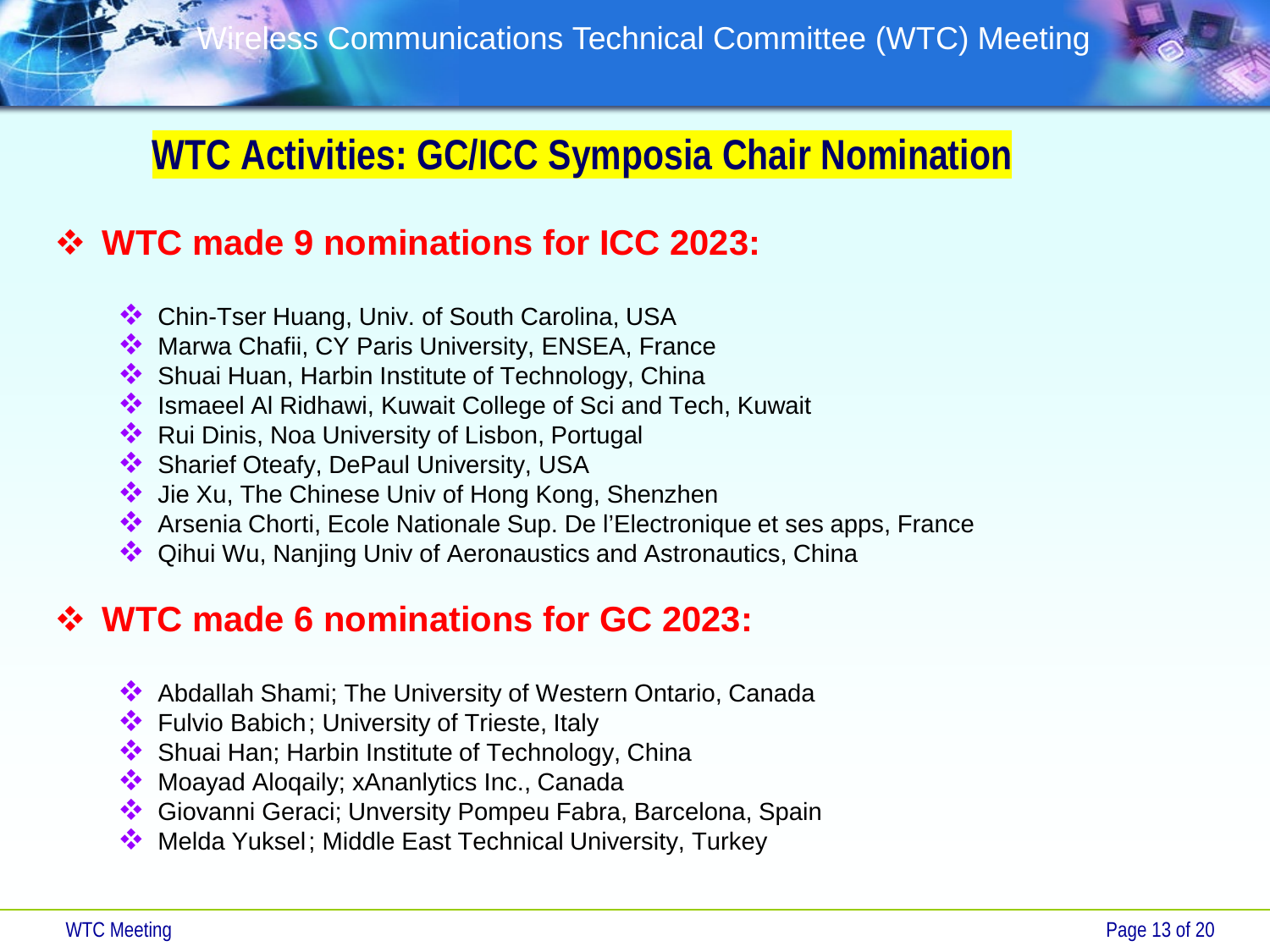

# **WTC Activities: Distinguished Lecturer Nomination**

#### **❖** Requirements to be a nominee

- Be an IEEE Senior member and a ComSoc member
- Agree to prepare a conference tutorial if and when asked

#### ❖ Nominators of a DL:

- Should be an IEEE Senior Member who is a ComSoc member
- Could be WTC (or any other TC)

#### **❖ Selection process timeline**

- Call for nominations are sent as soon as received from DL committee chair
- Selection of DL candidates and TC nominations are made by WTC officers
- WTC (and any other TC) can nominate up to 4 candidates
- Two-year terms, with possibly one more time.

#### ❖ 2021 DL nominations:

**4 WTC members were nominations this year**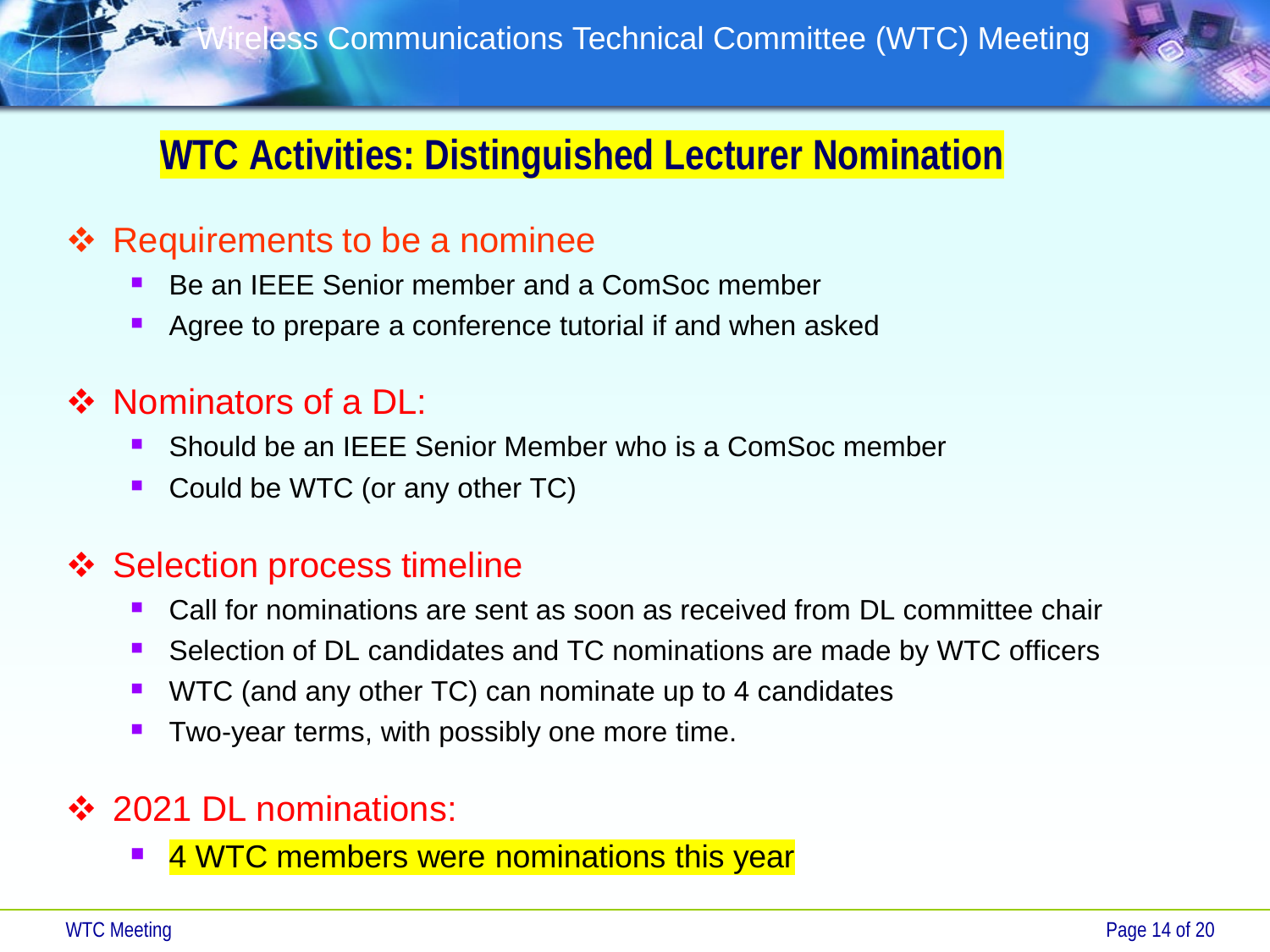

### **WTC Activities: Conference Technical Co-Sponsorship**

#### **WTC endorsement of conferences: requirements**

- **\*\*** Technical scope of conference should be relevant to WTC
- At least 3 WTC members should be involved in the conference TPC
- \*\* The conference should enjoy good reputation among the community

#### **Conferences endorsed by WTC this year**

**We endorsed 2 conferences so far this year**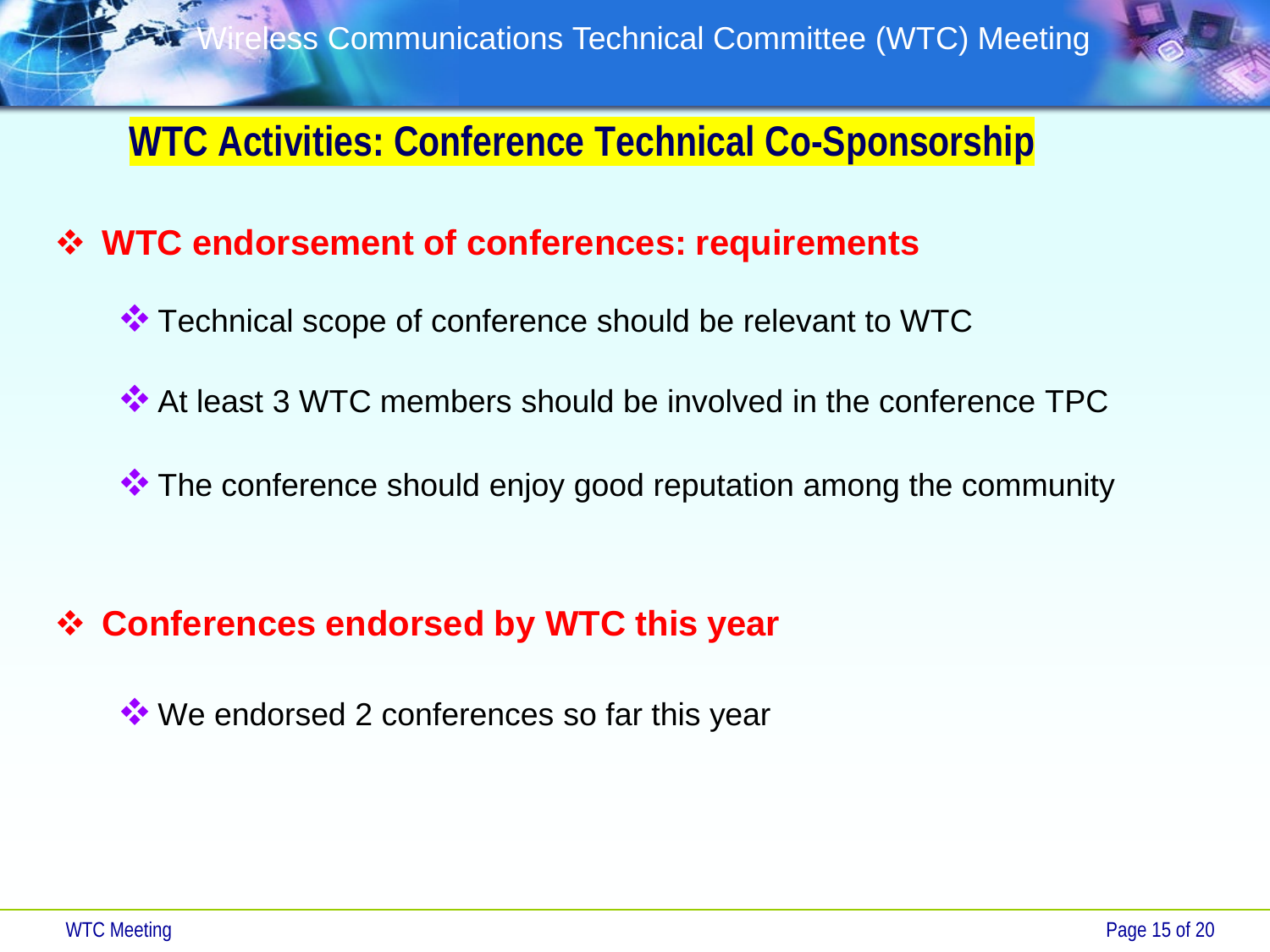

# **WTC P&Ps Updates**

#### ◆ P&Ps are now updated in WTC website

- Section 4 (Nomination and Election Procedures)
- Section 7 (WTC Awards)
- Aligned with General P&Ps

#### Major Section 7 updates

- Section 7 updates reflecting all awards
- Provided description of each of the two awards separately
- Award committee selection process is aligned with general P&Ps.

#### Updated P&Ps are posted on website

<https://wtc.committees.comsoc.org/policies-and-procedures/>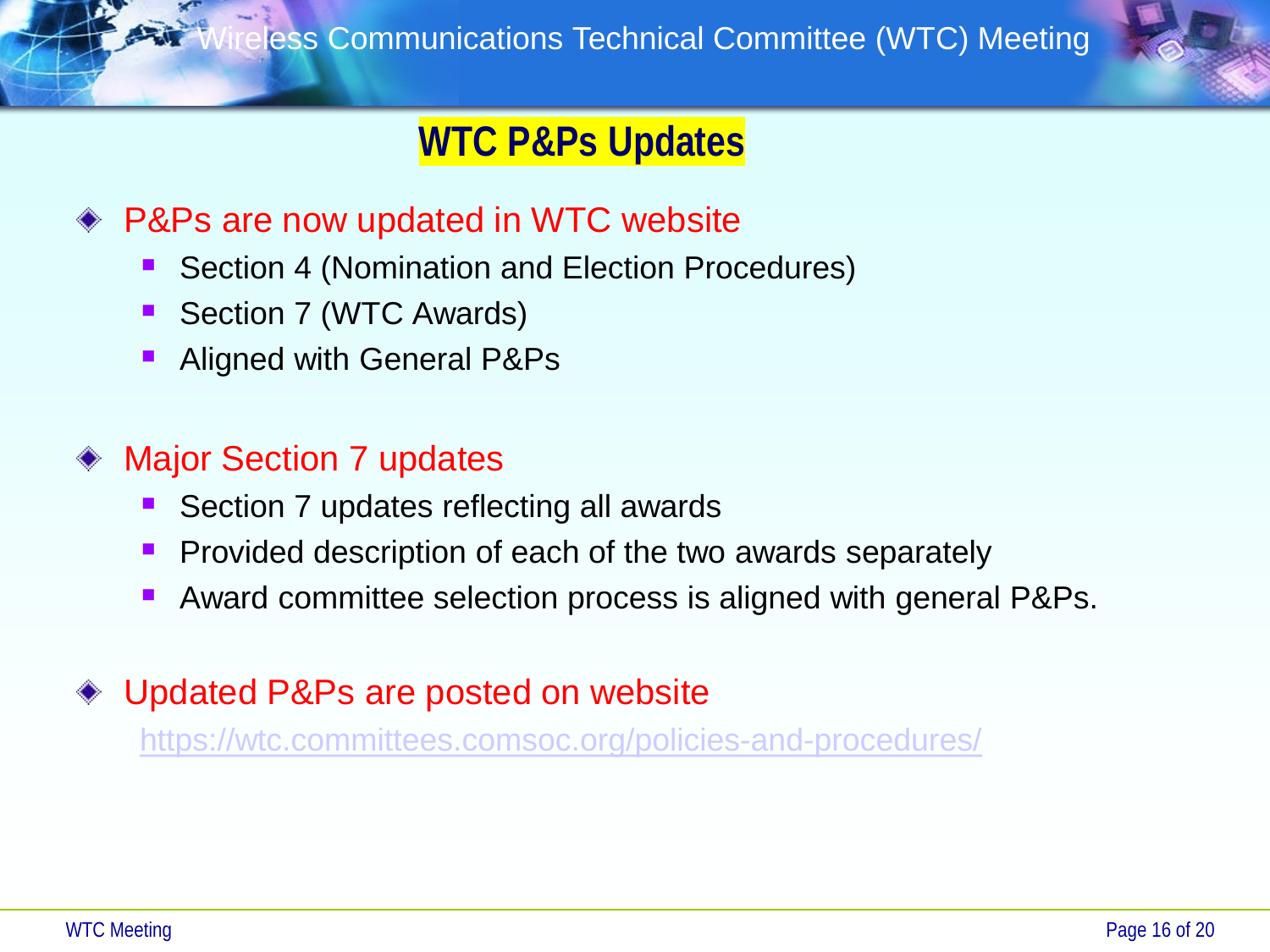

#### **Discussion and any other businesses**

- **❖ WTC Online Seminar Series** 
	- Dr. Ammar Rayes, Cisco is our next speaker
	- Date/time: May 23 @ 8am PST
	- Keep an eye out for the ad with more details
- ❖ Election coming up this December
- **❖ Call for award nominations**
- **❖ Call for DL nominations**

Any other item for discussion